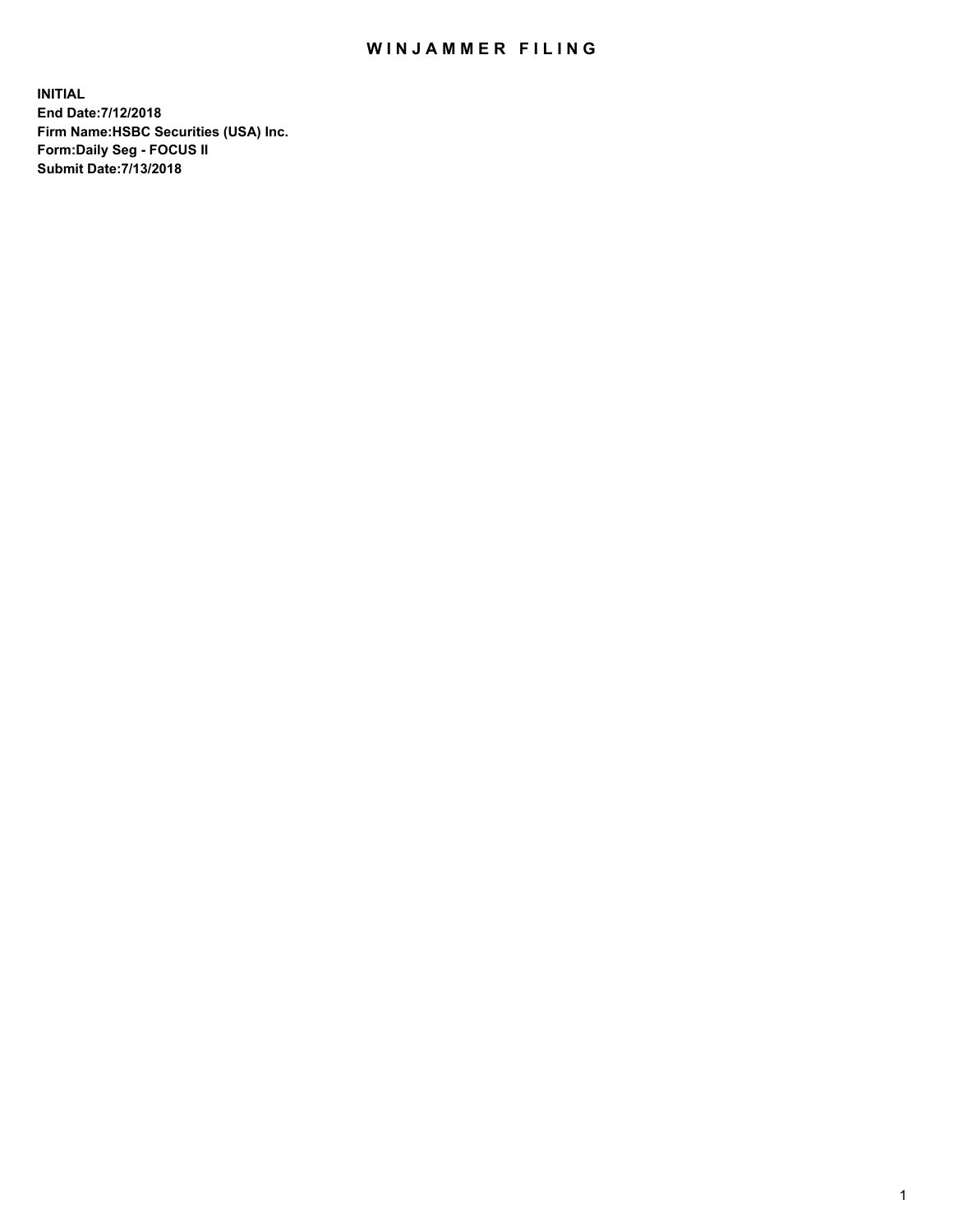**INITIAL End Date:7/12/2018 Firm Name:HSBC Securities (USA) Inc. Form:Daily Seg - FOCUS II Submit Date:7/13/2018 Daily Segregation - Cover Page**

| Name of Company                                                                                                                                                                                                                                                                                                                | <b>HSBC Securities (USA) Inc.</b>                                           |
|--------------------------------------------------------------------------------------------------------------------------------------------------------------------------------------------------------------------------------------------------------------------------------------------------------------------------------|-----------------------------------------------------------------------------|
| <b>Contact Name</b>                                                                                                                                                                                                                                                                                                            | <b>Michael Vacca</b>                                                        |
| <b>Contact Phone Number</b>                                                                                                                                                                                                                                                                                                    | 212-525-7951                                                                |
| <b>Contact Email Address</b>                                                                                                                                                                                                                                                                                                   | michael.vacca@us.hsbc.com                                                   |
| FCM's Customer Segregated Funds Residual Interest Target (choose one):<br>a. Minimum dollar amount: ; or<br>b. Minimum percentage of customer segregated funds required:% ; or<br>c. Dollar amount range between: and; or<br>d. Percentage range of customer segregated funds required between:% and%.                         | 147,000,000<br>$\underline{\mathbf{0}}$<br>0 <sub>0</sub><br>0 <sub>0</sub> |
| FCM's Customer Secured Amount Funds Residual Interest Target (choose one):<br>a. Minimum dollar amount: ; or<br>b. Minimum percentage of customer secured funds required:% ; or<br>c. Dollar amount range between: and; or<br>d. Percentage range of customer secured funds required between: % and %.                         | 25,000,000<br><u>0</u><br>0 <sub>0</sub><br>0 <sub>0</sub>                  |
| FCM's Cleared Swaps Customer Collateral Residual Interest Target (choose one):<br>a. Minimum dollar amount: ; or<br>b. Minimum percentage of cleared swaps customer collateral required:% ; or<br>c. Dollar amount range between: and; or<br>d. Percentage range of cleared swaps customer collateral required between:% and%. | 95,000,000<br><u>0</u><br>00<br>00                                          |

Attach supporting documents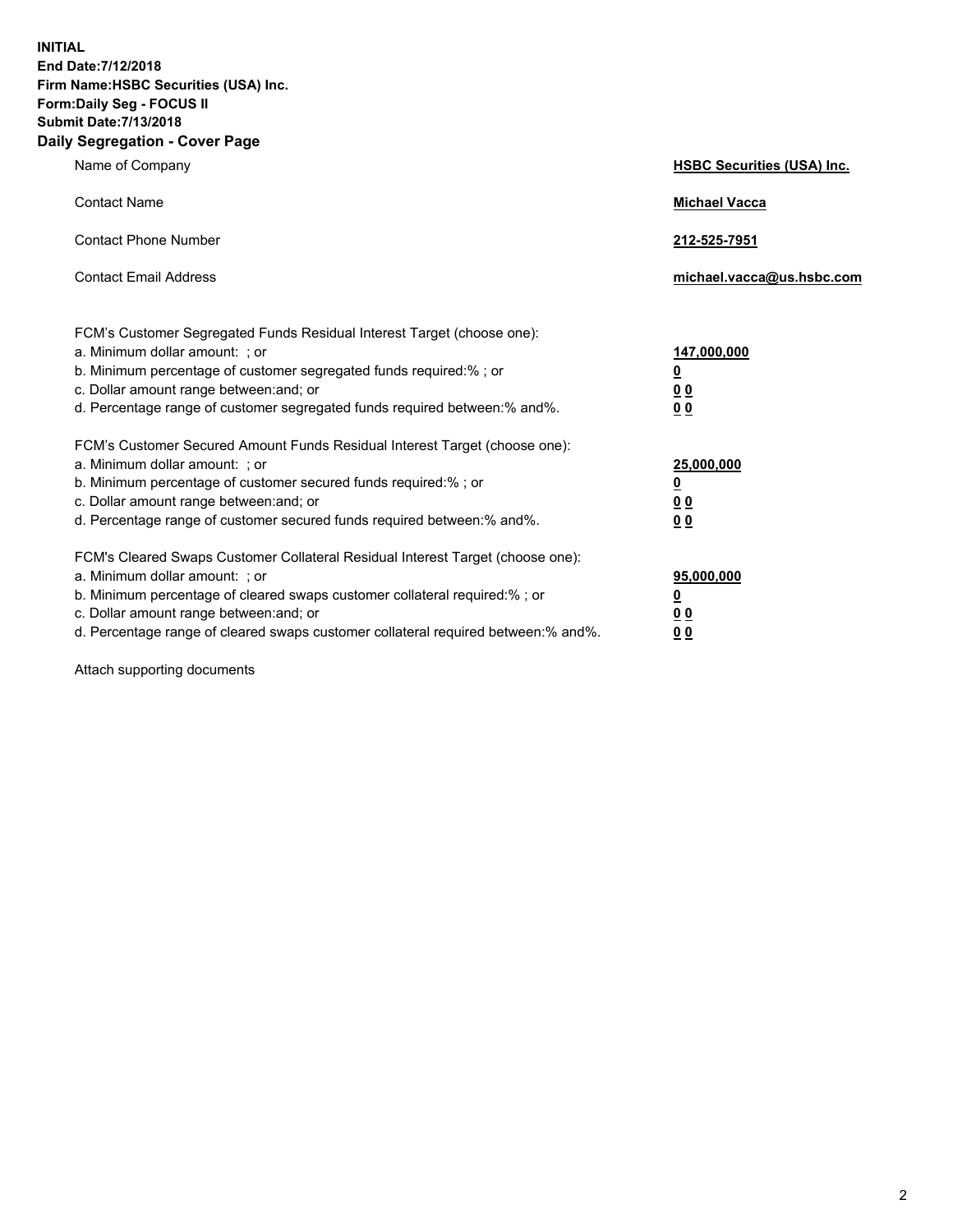**INITIAL End Date:7/12/2018 Firm Name:HSBC Securities (USA) Inc. Form:Daily Seg - FOCUS II Submit Date:7/13/2018 Daily Segregation - Secured Amounts**

Foreign Futures and Foreign Options Secured Amounts Amount required to be set aside pursuant to law, rule or regulation of a foreign government or a rule of a self-regulatory organization authorized thereunder **0** [7305] 1. Net ledger balance - Foreign Futures and Foreign Option Trading - All Customers A. Cash **118,511,849** [7315] B. Securities (at market) **73,122,344** [7317] 2. Net unrealized profit (loss) in open futures contracts traded on a foreign board of trade **-14,704,797** [7325] 3. Exchange traded options a. Market value of open option contracts purchased on a foreign board of trade **0** [7335] b. Market value of open contracts granted (sold) on a foreign board of trade **0** [7337] 4. Net equity (deficit) (add lines 1. 2. and 3.) **176,929,396** [7345] 5. Account liquidating to a deficit and account with a debit balances - gross amount **3,284,794** [7351] Less: amount offset by customer owned securities **-3,283,653** [7352] **1,141** [7354] 6. Amount required to be set aside as the secured amount - Net Liquidating Equity Method (add lines 4 and 5) **176,930,537** [7355] 7. Greater of amount required to be set aside pursuant to foreign jurisdiction (above) or line 6. **176,930,537** [7360] FUNDS DEPOSITED IN SEPARATE REGULATION 30.7 ACCOUNTS 1. Cash in banks A. Banks located in the United States **113,468,458** [7500] B. Other banks qualified under Regulation 30.7 **0** [7520] **113,468,458** [7530] 2. Securities A. In safekeeping with banks located in the United States **29,510,268** [7540] B. In safekeeping with other banks qualified under Regulation 30.7 **0** [7560] **29,510,268** [7570] 3. Equities with registered futures commission merchants A. Cash **0** [7580] B. Securities **0** [7590] C. Unrealized gain (loss) on open futures contracts **0** [7600] D. Value of long option contracts **0** [7610] E. Value of short option contracts **0** [7615] **0** [7620] 4. Amounts held by clearing organizations of foreign boards of trade A. Cash **0** [7640] B. Securities **0** [7650] C. Amount due to (from) clearing organization - daily variation **0** [7660] D. Value of long option contracts **0** [7670] E. Value of short option contracts **0** [7675] **0** [7680] 5. Amounts held by members of foreign boards of trade A. Cash **43,840,378** [7700] B. Securities **43,612,076** [7710] C. Unrealized gain (loss) on open futures contracts **-14,704,797** [7720] D. Value of long option contracts **0** [7730] E. Value of short option contracts **0** [7735] **72,747,657** [7740] 6. Amounts with other depositories designated by a foreign board of trade **0** [7760] 7. Segregated funds on hand **0** [7765] 8. Total funds in separate section 30.7 accounts **215,726,383** [7770] 9. Excess (deficiency) Set Aside for Secured Amount (subtract line 7 Secured Statement Page 1 from Line 8) **38,795,846** [7380] 10. Management Target Amount for Excess funds in separate section 30.7 accounts **25,000,000** [7780] 11. Excess (deficiency) funds in separate 30.7 accounts over (under) Management Target **13,795,846** [7785]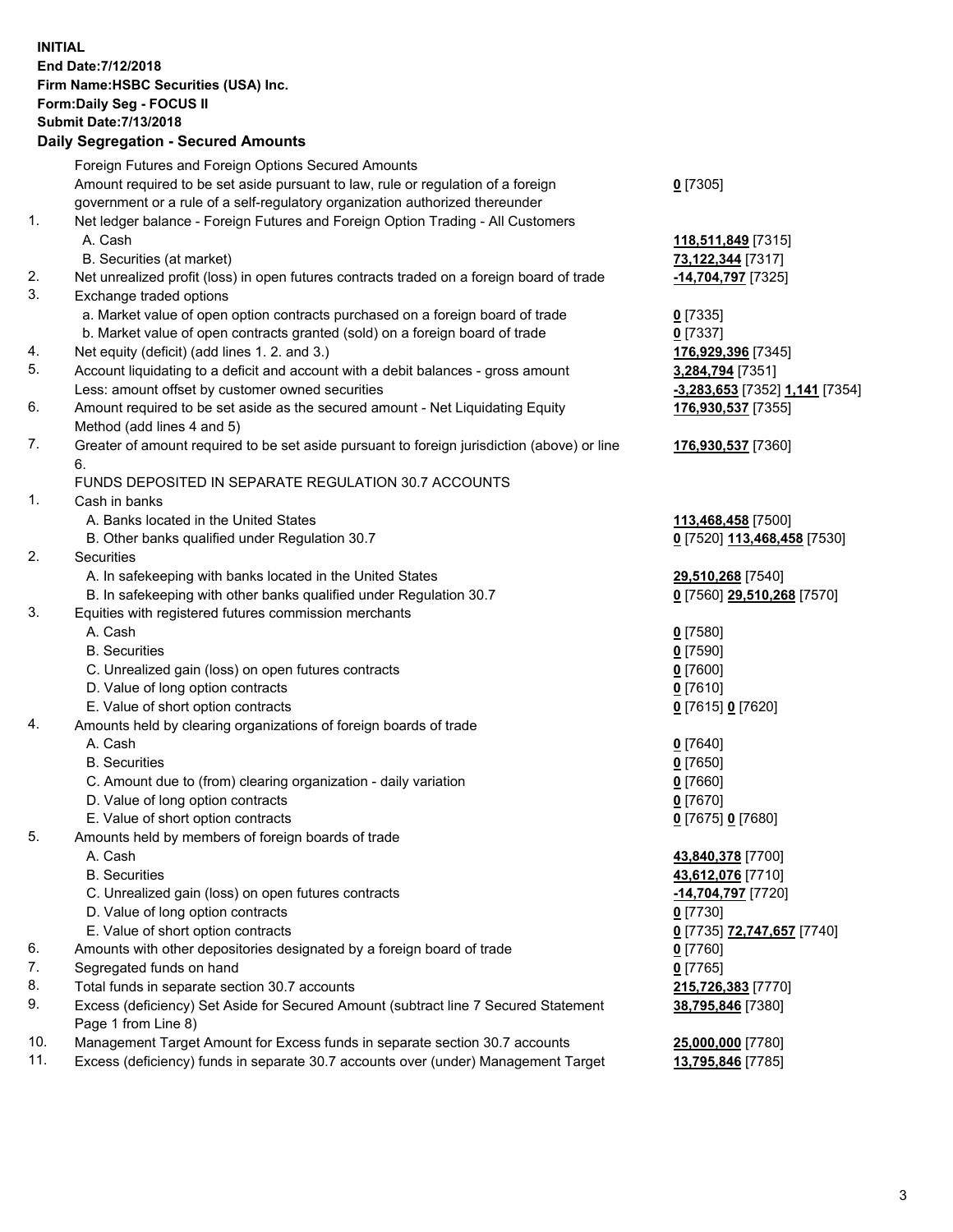**INITIAL End Date:7/12/2018 Firm Name:HSBC Securities (USA) Inc. Form:Daily Seg - FOCUS II Submit Date:7/13/2018 Daily Segregation - Segregation Statement** SEGREGATION REQUIREMENTS(Section 4d(2) of the CEAct) 1. Net ledger balance A. Cash **197,867,076** [7010] B. Securities (at market) **1,625,383,903** [7020] 2. Net unrealized profit (loss) in open futures contracts traded on a contract market **227,986,479** [7030] 3. Exchange traded options A. Add market value of open option contracts purchased on a contract market **268,904,925** [7032] B. Deduct market value of open option contracts granted (sold) on a contract market **-116,856,418** [7033] 4. Net equity (deficit) (add lines 1, 2 and 3) **2,203,285,965** [7040] 5. Accounts liquidating to a deficit and accounts with debit balances - gross amount **47,625,226** [7045] Less: amount offset by customer securities **-47,624,048** [7047] **1,178** [7050] 6. Amount required to be segregated (add lines 4 and 5) **2,203,287,143** [7060] FUNDS IN SEGREGATED ACCOUNTS 7. Deposited in segregated funds bank accounts A. Cash **26,321,846** [7070] B. Securities representing investments of customers' funds (at market) **0** [7080] C. Securities held for particular customers or option customers in lieu of cash (at market) **394,468,469** [7090] 8. Margins on deposit with derivatives clearing organizations of contract markets A. Cash **535,406,422** [7100] B. Securities representing investments of customers' funds (at market) **0** [7110] C. Securities held for particular customers or option customers in lieu of cash (at market) **1,186,798,484** [7120] 9. Net settlement from (to) derivatives clearing organizations of contract markets **16,609,558** [7130] 10. Exchange traded options A. Value of open long option contracts **268,904,925** [7132] B. Value of open short option contracts **-116,856,418** [7133] 11. Net equities with other FCMs A. Net liquidating equity **7,801,338** [7140] B. Securities representing investments of customers' funds (at market) **0** [7160] C. Securities held for particular customers or option customers in lieu of cash (at market) **0** [7170] 12. Segregated funds on hand **44,116,950** [7150] 13. Total amount in segregation (add lines 7 through 12) **2,363,571,574** [7180] 14. Excess (deficiency) funds in segregation (subtract line 6 from line 13) **160,284,431** [7190] 15. Management Target Amount for Excess funds in segregation **147,000,000** [7194]

16. Excess (deficiency) funds in segregation over (under) Management Target Amount Excess

**13,284,431** [7198]